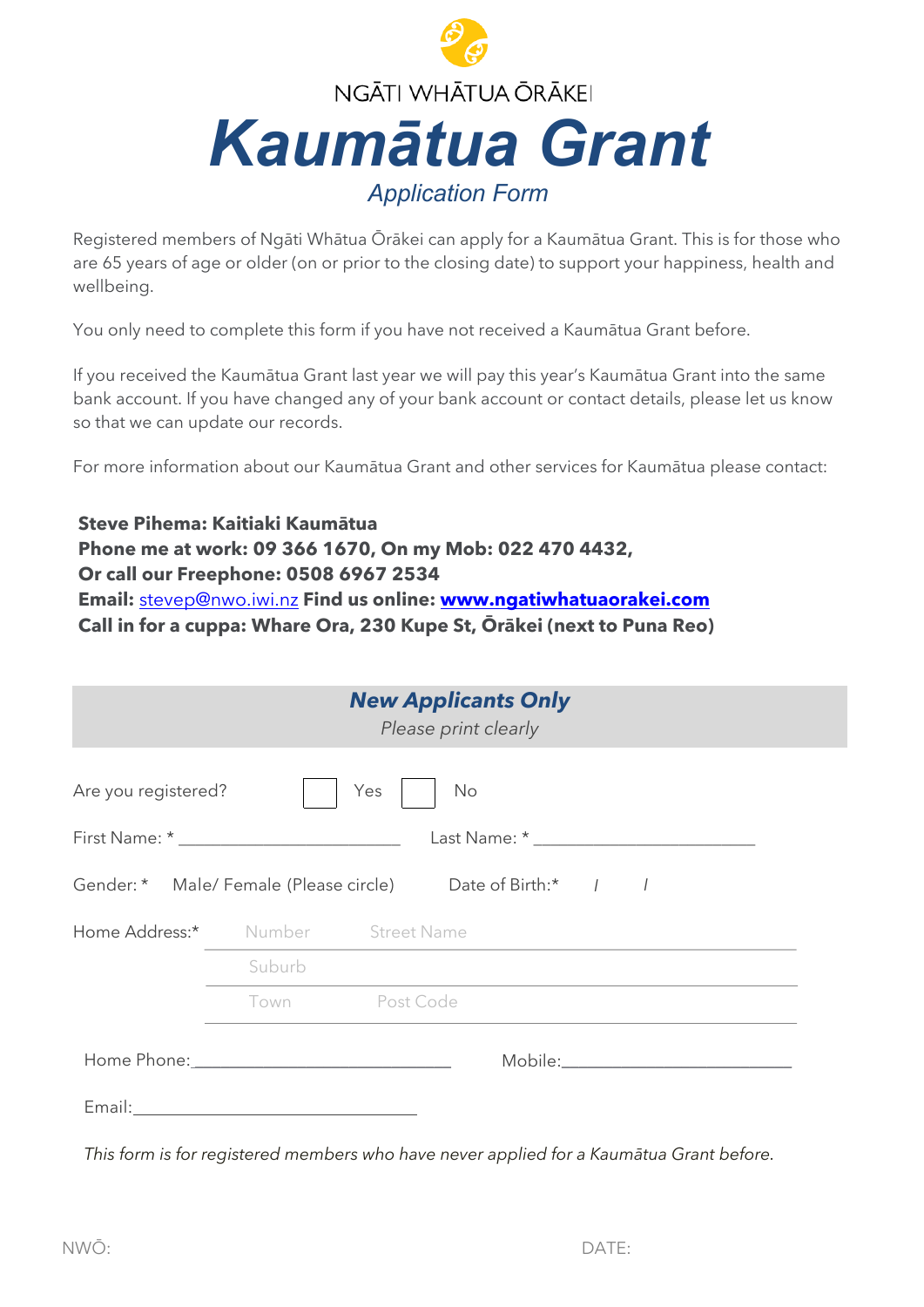## *Bank Account Details\**

| Your NZ Bank #:                                                                 |                |      |         |      |               |  |                         |  |  |  |  |             |  |  |        |  |  |
|---------------------------------------------------------------------------------|----------------|------|---------|------|---------------|--|-------------------------|--|--|--|--|-------------|--|--|--------|--|--|
|                                                                                 |                | Bank |         |      | <b>Branch</b> |  |                         |  |  |  |  | Account No. |  |  | Suffix |  |  |
| *If you have an overseas account, please turn complete your bank details below. |                |      |         |      |               |  |                         |  |  |  |  |             |  |  |        |  |  |
| <b>International Bank Account Number:</b>                                       |                |      |         |      |               |  |                         |  |  |  |  |             |  |  |        |  |  |
|                                                                                 |                |      |         |      |               |  |                         |  |  |  |  |             |  |  |        |  |  |
|                                                                                 |                |      |         |      |               |  |                         |  |  |  |  |             |  |  |        |  |  |
|                                                                                 |                |      |         |      |               |  |                         |  |  |  |  |             |  |  |        |  |  |
|                                                                                 |                |      |         |      |               |  |                         |  |  |  |  |             |  |  |        |  |  |
|                                                                                 |                |      |         |      |               |  |                         |  |  |  |  |             |  |  |        |  |  |
|                                                                                 |                |      |         |      |               |  |                         |  |  |  |  |             |  |  |        |  |  |
| <b>SWIFT Code:</b>                                                              |                |      |         |      |               |  |                         |  |  |  |  |             |  |  |        |  |  |
| Australia                                                                       |                |      |         |      |               |  |                         |  |  |  |  |             |  |  |        |  |  |
| <b>OR</b>                                                                       |                |      | BSB No. |      | Account No.   |  |                         |  |  |  |  |             |  |  |        |  |  |
| Other                                                                           |                |      |         |      |               |  |                         |  |  |  |  |             |  |  |        |  |  |
|                                                                                 | ISO &<br>check |      |         | Bank |               |  | Bank Code & Account No. |  |  |  |  |             |  |  |        |  |  |

### *Note: Please provide a copy of your pre-printed deposit slip, bank statement or bank printout to verify your account name and number.*

# *Declaration*

I \_\_\_\_\_\_\_\_\_\_\_\_\_\_\_(please print) declare that the information I have provided in this form is true and correct.

Sign: Date: Date: Date: